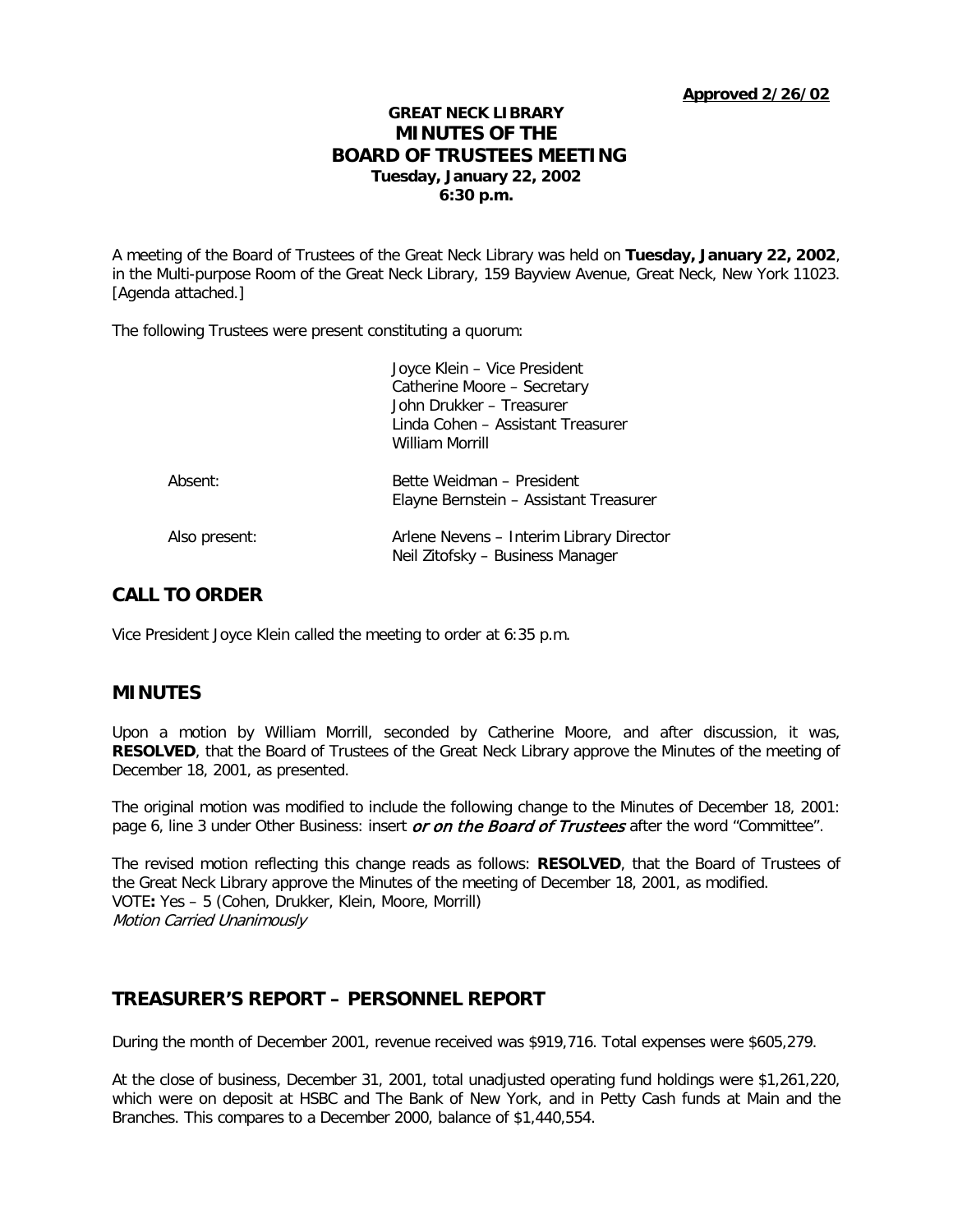Great Neck Library **Page 2 of 5** and 2 of 5 and 2 of 5 and 2 of 5 and 2 of 5 and 2 of 5 and 2 of 5 and 2 of 5 and 2 of 5 and 2 of 5 and 2 of 5 and 2 of 5 and 2 of 5 and 2 of 5 and 2 of 5 and 2 of 5 and 2 of 5 and 2 of 5 an Minutes of the Regular Meeting January 22, 2002 of the Board of Trustees 8:00 p.m.

Additionally, the balance of the Main Building and Special Services fund was \$1,453,755; the Automated Library fund was \$129,138; the Restricted Gift fund was \$44,511; the Branch and Special Services fund was \$127,171. These funds totaled \$1,754,575 on December 31, 2001. The December 2000, total was \$1,386,072.

Upon a motion by John Drukker, seconded by Linda Cohen, and after discussion, it was, **RESOLVED,**  that the Board of Trustees of the Great Neck Library, accept the January 22, 2002, Treasurer's Report with the Personnel Changes of December 15, 2001 through January 15, 2002. VOTE: Yes – 5 (Cohen, Drukker, Klein, Moore, Morrill) Motion Carried Unanimously

Upon a motion by John Drukker, seconded by Linda Cohen, and after discussion, it was, **RESOLVED,**  that the Board of Trustees of the Great Neck Library authorize the Treasurer to pay the persons named in the Check Register dated December 15, 2001 through January 16, 2002, Paid-Checks numbered 23693 through 23795, and To-Be-Paid Checks numbered 23796 through 23931, the sums set against their respective names, amounting in the aggregate to \$347,167.45. VOTE: Yes – 5 (Cohen, Drukker, Klein, Moore, Morrill) Motion Carried Unanimously

## **REPORTS**

#### **Director's Report** (attached hereto)

Public Comment: Ralene Adler

#### **Main Building Committee**

A request for proposal for architects was sent to 14 firms. One firm withdrew. The interim Library Director has met with three firms for a tour of the Library and has appointments set up with another three during the next two weeks. The return date for the Request for Proposal is February 15, 2002.

Public Comment: Ralene Adler

## **OLD BUSINESS**

#### **Nominating Committee Policy Manual Revision**

Upon a motion by Linda Cohen, seconded by Catherine Moore, and after discussion, it was, **RESOLVED,**  that the Board of Trustees of the Great Neck Library amend its Policy Manual, Section 200-40 – Board Committees – by adding: Any appointed member of the Nominating Committee who seeks or shall accept nominations to the Board of Trustees shall be deemed to have resigned from or vacated his/her office on the Nominating Committee. In addition, any appointed member of the Nominating Committee who wishes to put his/her name forward for an elective seat on the Nominating Committee would have to recuse him/herself from all deliberations on Nominating Committee candidates.

Public Comment: Marianna Wohlgemuth, Ralene Adler

VOTE: Yes – 5 (Cohen, Drukker, Klein, Moore, Morrill) Motion Carried Unanimously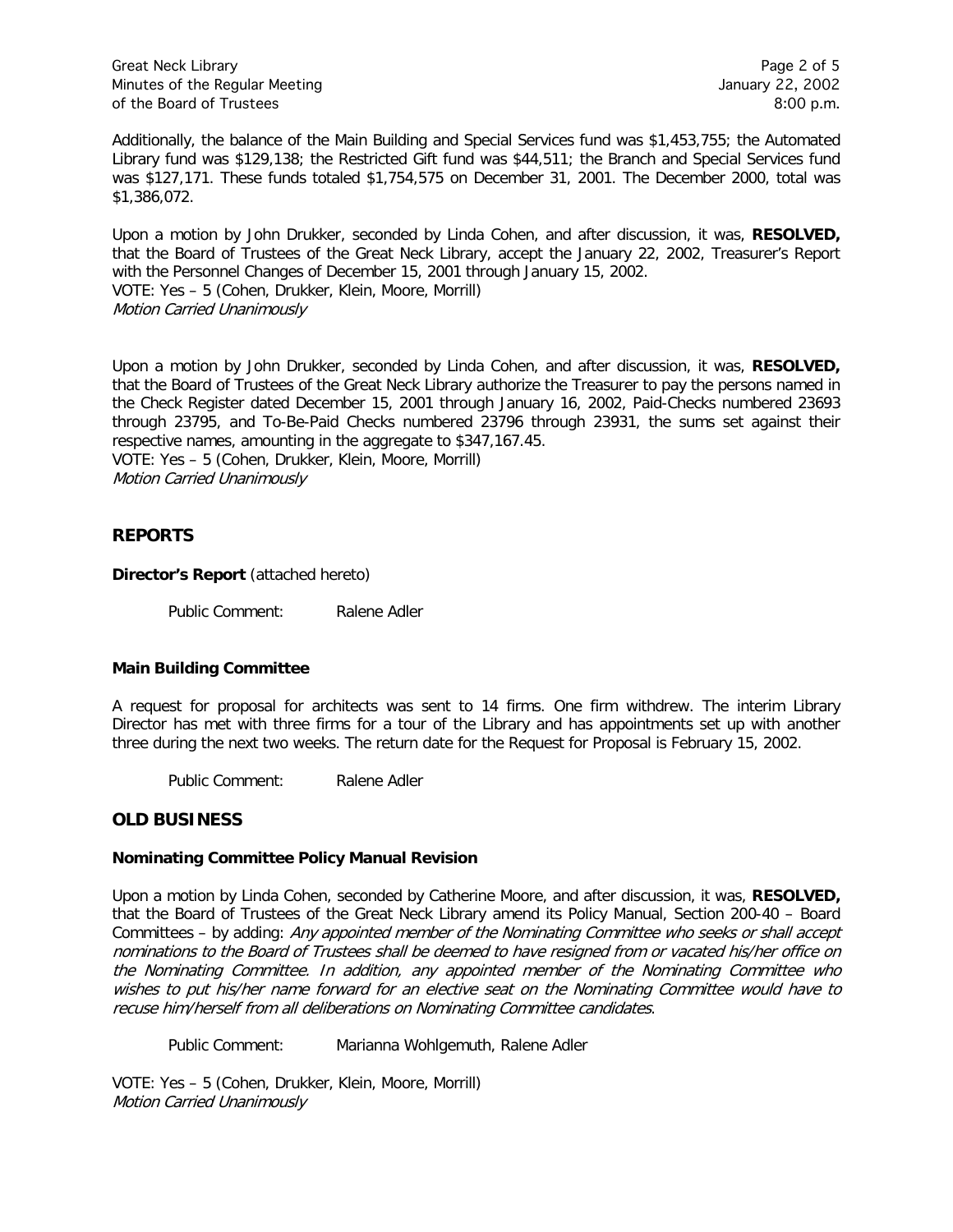## **Administrative Staff Agreement**

Upon a motion by Linda Cohen, seconded by John Drukker, and after discussion, it was, **RESOLVED,**  that the Board of Trustees of the Great Neck Library approve the adjustment of Roslyn Gill's salary for 2002 as recommended by the Personnel Committee and authorize and direct the President to execute a Letter of Employment between the Board of Trustees and Roz Gill. VOTE: Yes – 5 (Cohen, Drukker, Klein, Moore, Morrill) Motion Carried Unanimously

## **Public Library Association Pre-Conference Attendance**

Upon a motion by Catherine Moore, seconded by John Drukker, and after discussion, it was, **RESOLVED,**  that the Board of Trustees of the Great Neck Library authorize the attendance of the Interim Library Director at the Public Library Association Pre-Conference to be held from March 12-13, 2002, at a cost not to exceed \$710 to be charged to the Travel/Conference line of the operating budget. VOTE: Yes – 5 (Cohen, Drukker, Klein, Moore, Morrill) Motion Carried Unanimously

## **NEW BUSINESS**

## **American Library Association Conference**

Upon a motion by John Drukker, seconded by Catherine Moore, and after discussion it was, **RESOLVED,** that the Board of Trustees of the Great Neck Library authorize the attendance of two members of the professional staff at the American Library Association conference to be held in Atlanta from June 15-18, 2002, at a cost not to exceed \$3050 to be charged to the Travel/Conference line of the operating budget. VOTE: Yes – 5 (Cohen, Drukker, Klein, Moore, Morrill) Motion Carried Unanimously

#### **Computers in Libraries Conference Attendance**

Upon a motion by Catherine Moore, seconded by Linda Cohen, and after discussion it was, **RESOLVED,** that the Board of Trustees of the Great Neck Library authorize the attendance of the Network Administrator at the Computer in libraries conference to beheld in Washington, DC, from March 12-15, 2002, at a cost not to exceed \$1463 to be charged to the Travel/Conference line of the operating budget.

Public Comment: Ralene Adler, Mischa Schwartz

VOTE: Yes – 5 (Cohen, Drukker, Klein, Moore, Morrill) Motion Carried Unanimously

#### **Page Salary Schedule**

Upon a motion by Linda Cohen, seconded by Catherine Moore, and after discussion it was, **RESOLVED,** that the Board of Trustees of the Great Neck Library approve the attached Page Salary Schedule dated January 8, 2002, with an effective date of January 21, 2002. VOTE: Yes – 5 (Cohen, Drukker, Klein, Moore, Morrill)

Motion Carried Unanimously